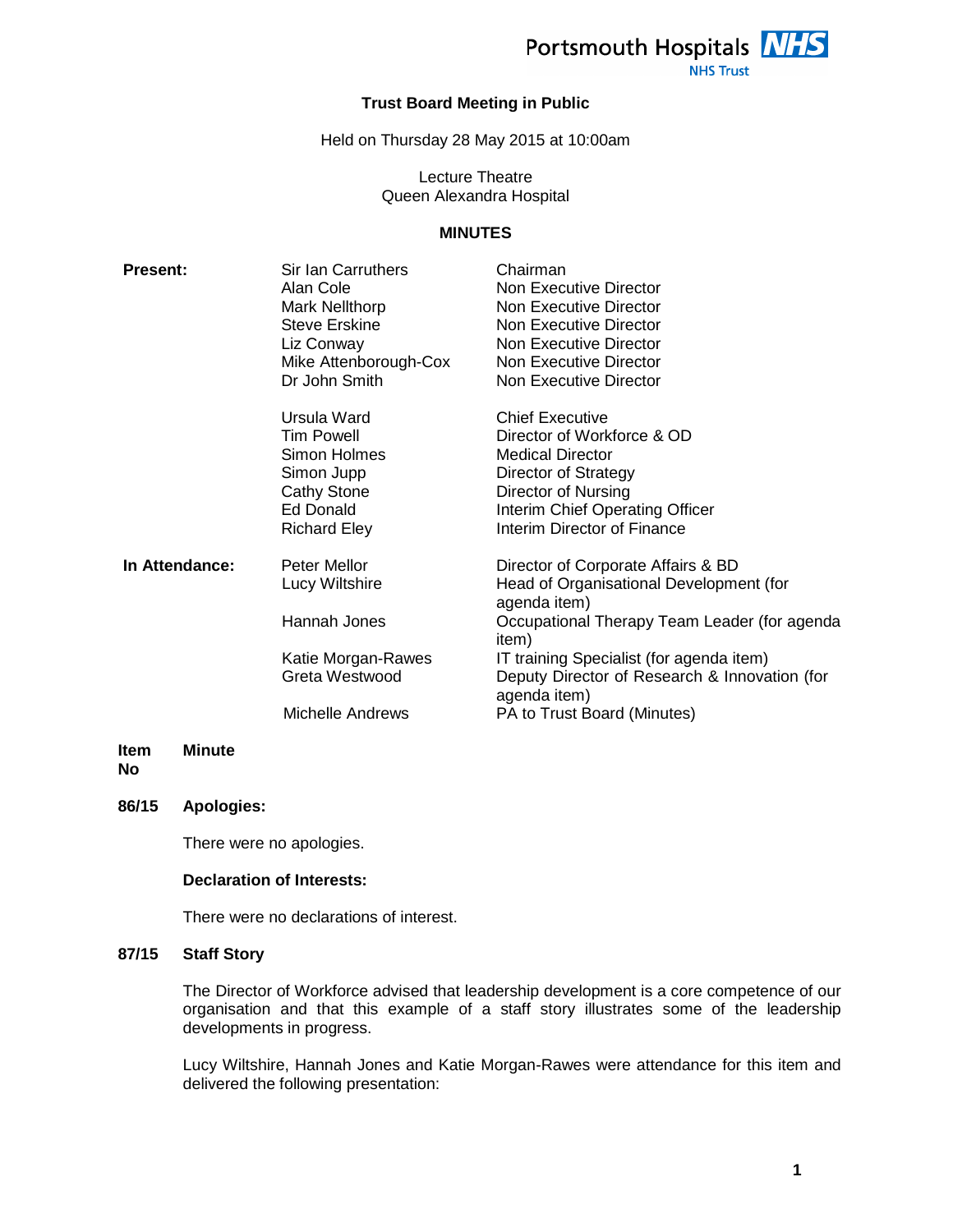Alan Cole believed that this was a tremendous opportunity for staff to develop themselves. He asked how the programme equipped individuals to challenge bad behaviour in the organisation. Hannah Jones felt that the programme had given her the knowledge and theory to be much more confident when challenging individuals. Katie Morgan-Rawes advised that she was promoting and living the Trust values to act as a role model and to influence others.

John Smith felt that historically the NHS was not very good at running its own courses. He asked how the Trust went about selecting the individuals to take part in the programme. Lucy Wiltshire advised that the Trust had been on a journey over the last 2 years to develop and embed leadership behaviours which gave the Trust the opportunity to have a 'talent pool'. It was therefore looking at the leadership development opportunities from the bottom of the organisation up.

The Chairman thought it inspiring to see two such fantastic examples of leadership development.

# **88/15 Minutes of the Last Meeting – 30 April 2015**

The minutes of the last meeting were approved as a true and accurate record.

#### **89/15 Matters Arising/Summary of Agreed Actions**

**76/15: Assurance Framework –** The Director of Strategy was pleased to report that the situation regarding typing turnaround had improved significantly.

**77/15: National ED survey –** The Director of Nursing advised that the comparison stated within the report was only related to a particular group of Trust's and did not reflect the national picture. A discussion was ongoing about whether it was the right group of Trusts to be compared with and was therefore retendering for a different survey provider to get a more accurate benchmark.

#### **90/15 Notification of Any Other Business**

There were no items of any other business.

# **91/15 Chairman's Opening Remarks**

The Chairman referred to the newly elected Government, and advised that whilst there would be new policies and direction, it was not yet clear how that would look. It would be an extremely challenging year for the NHS, despite an additional financial commitment from the Government. The total deficit plan for all NHS Trusts was in the region of £822m. The majority of Trusts, including ourselves, were having difficulty in putting together a balanced plan for 2015/16.

Internally, unscheduled care remained the biggest challenge for the Trust. Despite a range of improvements being made over the last year, improvement in performance was not being sustained. There were more attendances and admissions than ever before with a much higher acuity of patients. He thanked the staff across the organisation, particularly those working in the Emergency Department, for their continued delivery of high quality, safe care.

#### **92/15 Chief Executive's Report**

This report was noted by the Board. The Chief Executive drew attention to particular areas within her report:

• Research Conference – the Trust held its  $5<sup>th</sup>$  annual Research Conference on 15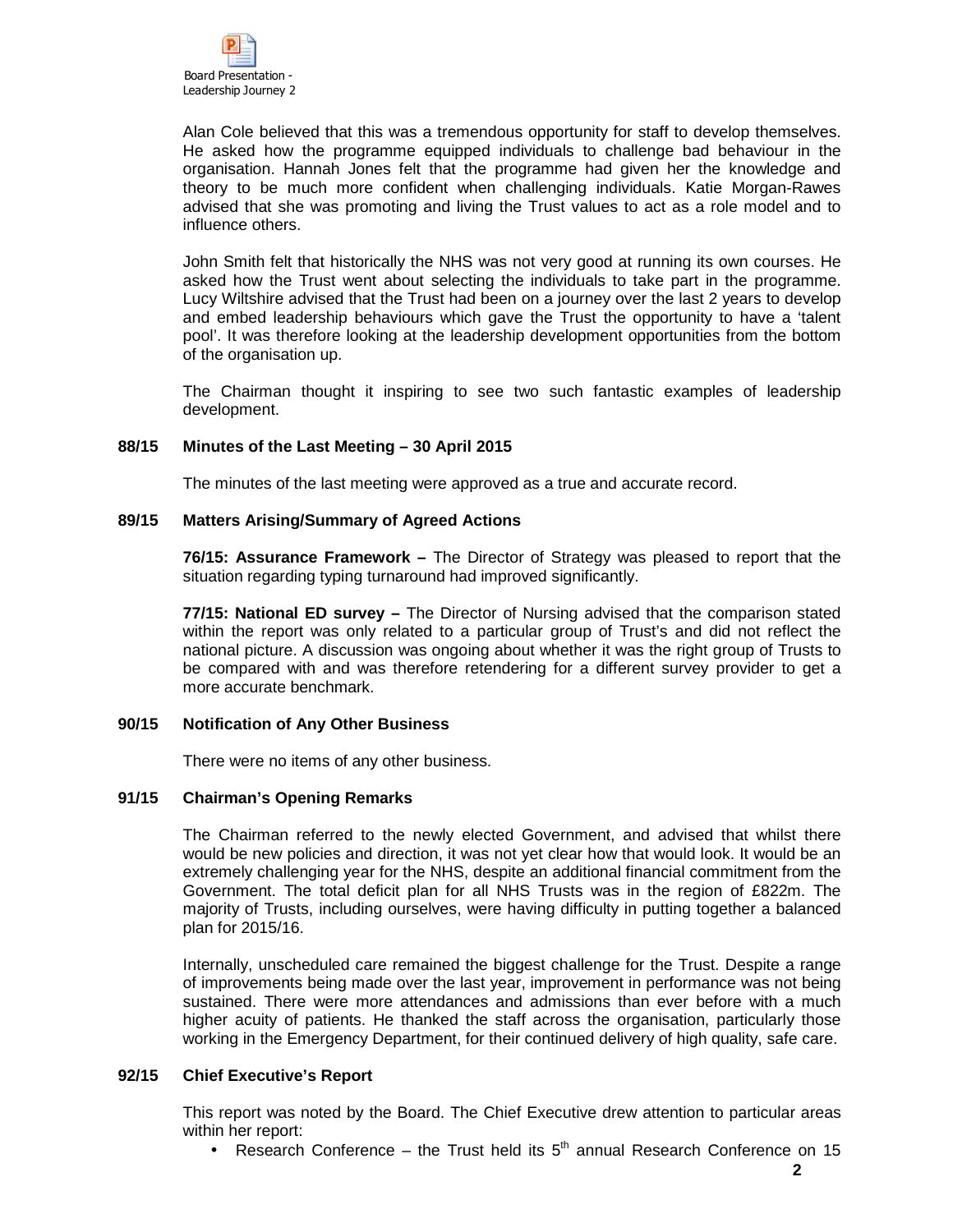May 2015 which had highlighted many of the achievements made over the last year.

• Organ Donation - The latest data has been published by the NHS Blood and Transplant service and unfortunately throughout the country, overall organ donor numbers had fallen slightly in 2014/15, as a consequence and fewer people received transplants. It is therefore important that every hospital donation committee redoubles its efforts to make sure that practice is as near perfect as possible and in line with NICE guidance. The Trust will review its current approach and make any necessary changes.

Dr John Smith asked for more information about the new appointments made for both Unscheduled and Scheduled Care. The Chief Executive advised that there had been a strong field of candidates for both posts, however she was pleased to report that the following 2 appointments had been made:

- Gavin MacDonald, Director of Unscheduled Care has previously worked at a number of Trusts specifically on the Unscheduled Care agenda.
- Michelle Dixon, Director of Scheduled Care a Nurse by background, with many years' experience in senior management positions, focussed on scheduled care.

# **93/15 Integrated Performance Report**

# **Quality**

The Director of Nursing drew attention to areas of exception:

- Pressure ulcers 1 reported avoidable grade 3 pressure ulcer in April. The year to date position for avoidable grade 3 and 4 pressure ulcers is 1, against a target of 24. To date over 400 staff have been trained in preventing pressure damage. The Trust would shortly be launching a formula for managing pressure damage.
- Falls The Trust reported 3 cases of falls resulting in severe harm in April. The national average for falls is 2.5 falls per 1000 bed days. In comparison, the Trust's position is 1.6 falls per 1000 bed days. Whilst this position is positive, the Trust is still doing more to further improve, ensuring that all patients receive excellent care at the right time in the right place.
- Patient moves whilst performance was improving, the Trust continued to undertake further work to continue to reduce the number of patient moves.
- Serious Incidents Requiring Investigation whilst this was reported as red on the TDA accountability dashboard, there had been some national variation on what is being reported. A standard variation was now being rolled out to ensure that there are consistent standards nationally.

The Medical Director drew attention to areas of exception:

- Healthcare acquired infections The Trust reported 1 case of MRSA Bacteraemia in April and the Root Cause Analysis was currently underway. The outturn for last year was no cases of avoidable MRSA. The Trust reported 2 cases of C.Difficile in April, against a trajectory of 4. These were both due to late sampling.
- Hospital Standardised Mortality Ratio (HSMR) there was no published figure for April, due to technical difficulties with Dr Fosters and its new reporting system. The previous reported figure was 100.3 which was within the expected range.
- Standardised Hospital Mortality Indicator A decrease has been seen so an improvement in score is expected for the next report, which is published on a quarterly basis.

Mark Nellthorp referred to the medication errors, particularly the second incident which had occurred in April and was still waiting to be graded. The Director of Nursing advised that the investigation was still ongoing, however, she reminded that there was strict guidance about how Pharmacy grades incidents.

Mark Nellthorp noted that medication errors had been graded as red on the TDA accountability dashboard. The Director of Nursing advised that we needed to look at the measure which the TDA use to ensure that we are measuring the same internally.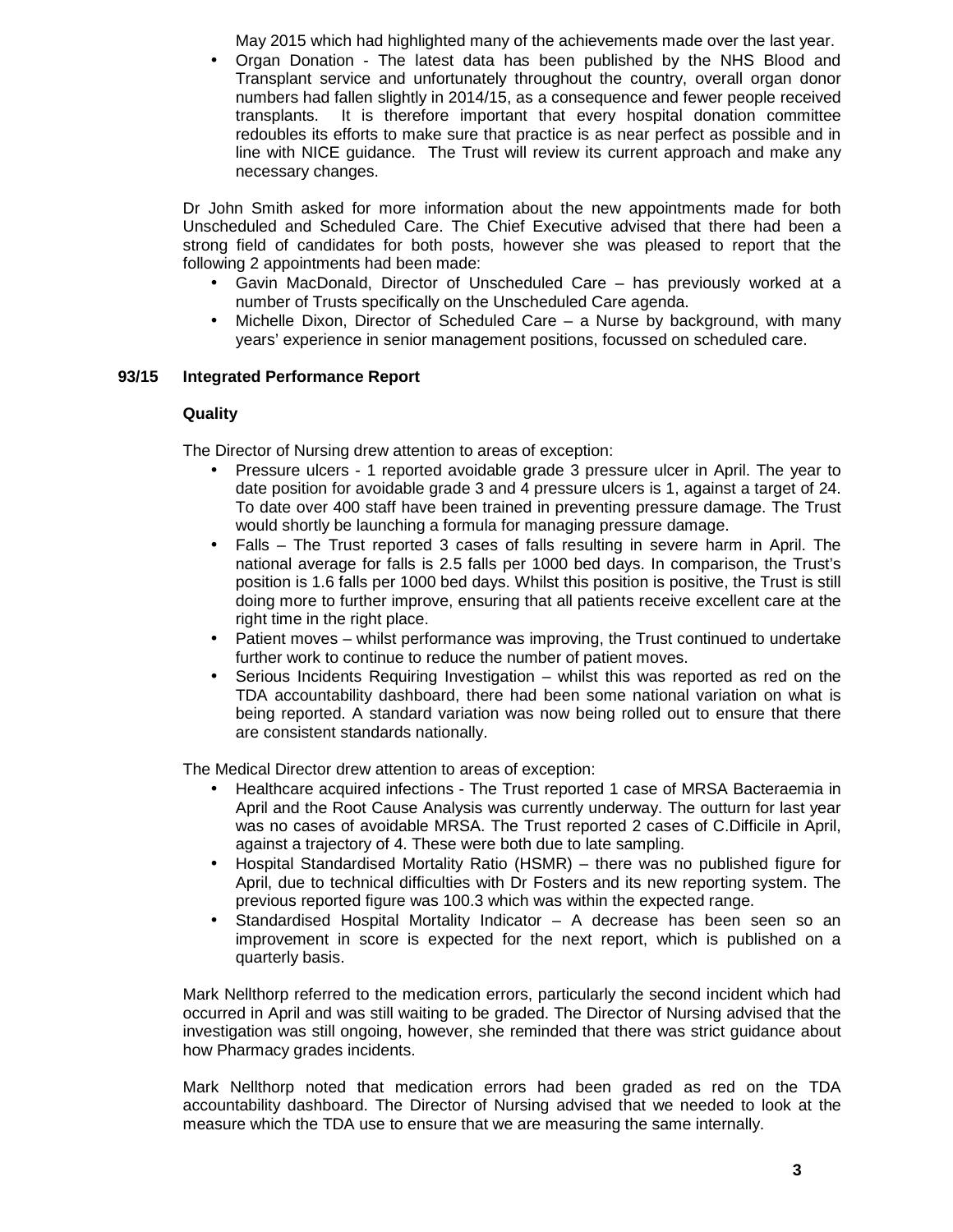The Director of Corporate Affairs referred to the Friends & Family Test and was pleased to note that in the last 3 months, less than 1.5% of respondents would not recommend the Trust as a place to receive treatment. He felt that this was a real achievement. The Director of Nursing agreed, however, felt that the response rates still needed to be improved. A discussion followed about Friends and Family Test and the increase in target for response rates.

# **Operations**

The Interim Chief Operating Officer drew attention to particular areas of the report:

- Demand continues to increase with 20 extra patients per day through the Emergency Department.
- In April the average bed occupancy rate was 94%, with it peaking at 96%. Due to impact on capacity, this has a real knock on effect to the RTT and Cancer performance.
- Cancer  $-5$  of the 8 national standards were achieved in April and the number of patients waiting continues to reduce.
- RTT All standards were achieved at Trust level, with some failures seen at specialty level.
- Diagnostics all standards achieved during April.
- Stroke whilst all 4 of the key stroke standards were achieved during April, the continual pressure on capacity was having a knock on effect.

Steve Erskine noted that the number of patients waiting over 35 weeks had continued to increase and asked what the plan was to reduce this number. The Interim Chief Operating Officer advised that he would be working with each of the teams to find out why capacity cannot be found to prioritise these patients.

Steve Erskine referred to the Colorectal capacity and asked why the performance had not improved despite the appointment of another Consultant. The Interim Chief Operating Officer explained that it was because of the way the service is run. Some patients would now be taken through Gastro.

Alan Cole referred to the frail and elderly pathway and felt that the actions previously taken were not scalable. He asked when there would be a proper system plan in place which is scalable. The Interim Chief Operating Officer felt that it was crucial that everybody across the system was aligned in ensuring that this is a priority. The system wide plan was being updated and will include clear milestones.

Mark Nellthorp recognised the difficulty that capacity issues and high occupancy creates, however data published by NHS England showed that that there were more than 50 other Trusts with higher occupancy rates than us yet they managed to achieve the 95% performance standard. The Interim Chief Operating Officer advised that in terms of league tables, the top performing Trust had an 87% occupancy rate. He confirmed that the Trust was looking at learning from other similar Trusts. The Chairman reminded that it was a multiplicity factor to improve performance. The Trust would be able to work at a high occupancy rate if the discharge numbers were improved to create flow throughout the organisation.

The Chairman noted that on the TDA Accountability Framework dashboard, despite performance against the Breast Symptomatic 2 week wait indicator being 'red' for April, the arrow indicating 'change from the last month' was pointing up. The Interim Chief Operating Officer agreed to rectify. He also offered to circulate what the Trust is doing to improve performance.

#### **Action: Interim Chief Operating Officer**

# **Finance**

The Interim Director of Finance highlighted some key areas from the report:

• Income is always 1 month in arrears, so going forward, it is essential for both income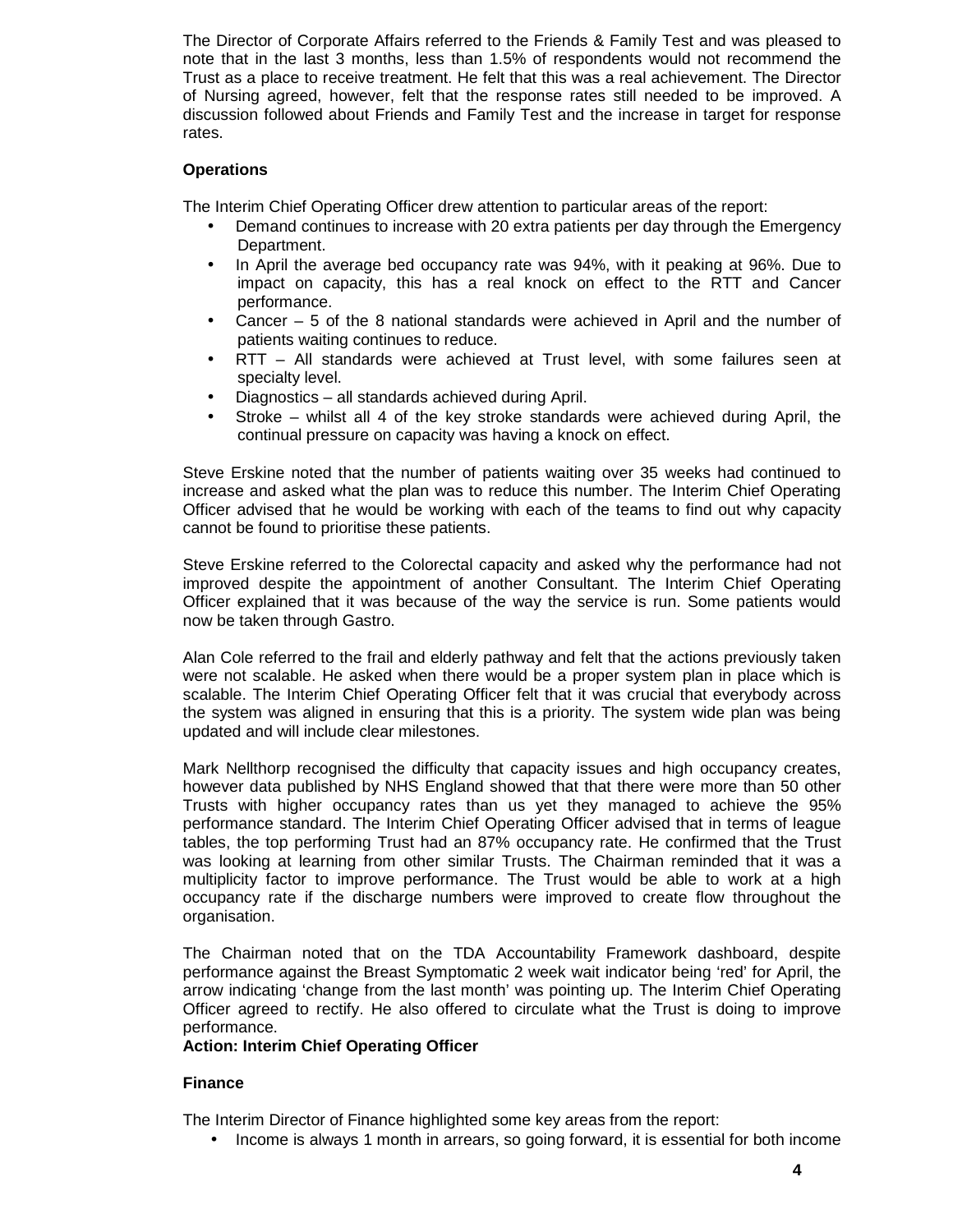and expenditure to be in sync.

- The expenditure in April was £2.98m in excess of income, resulting in a £0.54m adverse variance to plan. Key components included £0.7m non-pay adverse variance in activity, adverse variance in pay pressures of £0.7m and £280k drug costs.
- Trust reserves have a favourable variance of £1.3m.

Mike Attenborough-Cox noted that the Trust had overspent on pay and yet there were 379 vacancies. The Director of Workforce explained that the expenditure on temporary staff works out at over 100 FTE. The plan was to recruit up to substantive and then remove the temporary staff; however the temporary staffing numbers had remained static. There were a number of factors for this including the increases in nursing staffing for safer staffing levels, and also additional staff in ED. He felt that the Board needed to look at how much recurring overspend there is and decide where to scale back. Any WTE over and above establishment will push the deficit even further.

Dr John Smith asked what the difference was in pay between permanent and temporary staff. The Director of Workforce explained that it depended on the level and specification, for example the cost of a locum Geriatrician is double that of a permanent one. There are some very high cost areas due to supply and demand issues in some specialities so many Trusts are recruiting from the same limited pool of staff.

# **Workforce**

The Director of Workforce drew attention to particular areas from his report:

• Appraisals - there had been a dip in compliance and all CSC's were held to account at Performance Reviews.

Listening into Action – The latest round of 'Big Conversations' had been completed. Information was now being collated from these events and will be reported back, along with the focus of Listening into Action for the next 2 years.

Mark Nellthorp was concerned that the staff ratio levels were not as they should be and asked what was being done to rectify them. The Director of Nursing confirmed that the staffing levels were reviewed 3 times a day and the skill mix is looked at to see what is needed in terms of patient mix/caseload before any decision is made. She reminded that there was also a national issue with the supply of Nurses. The national requirements are now changing within the Emergency Department. This week there were a further 40 spaces commissioned for Band 4 Healthcare professionals. Once in post for two years, these can be offset against the Registered Nursing numbers. She reminded that it was not just about numbers but ensuring that the Trust has the right people delivering the right level of care.

# **94/15 Self Certification**

The Director of Corporate Affairs presented the Self Certification to the Board, seeking approval for the Chairman and Chief Executive to sign it off prior to submission to the Trust Development Agency at the end of the month.

He drew attention to the non compliance of Board statement 10 due to the 4-hour ED wait standard. He also highlighted the risks around the delivery of the RTT and Cancer performance targets.

The Self Certification was approved by the Board for submission to the TDA.

# **95/15 Quarterly Research & Innovation Report**

Greta Westwood was in attendance for this item and presented the Quarterly Research & Innovation Report. She drew attention to the following key points:

- Research recruitment at 87% of Quarter 4 goal, 3,200 patients and staff recruited (76% at Quarter 3). 2013/14 recruitment 2,837.
- Research income now recorded by income stream. Total income £4,534,555.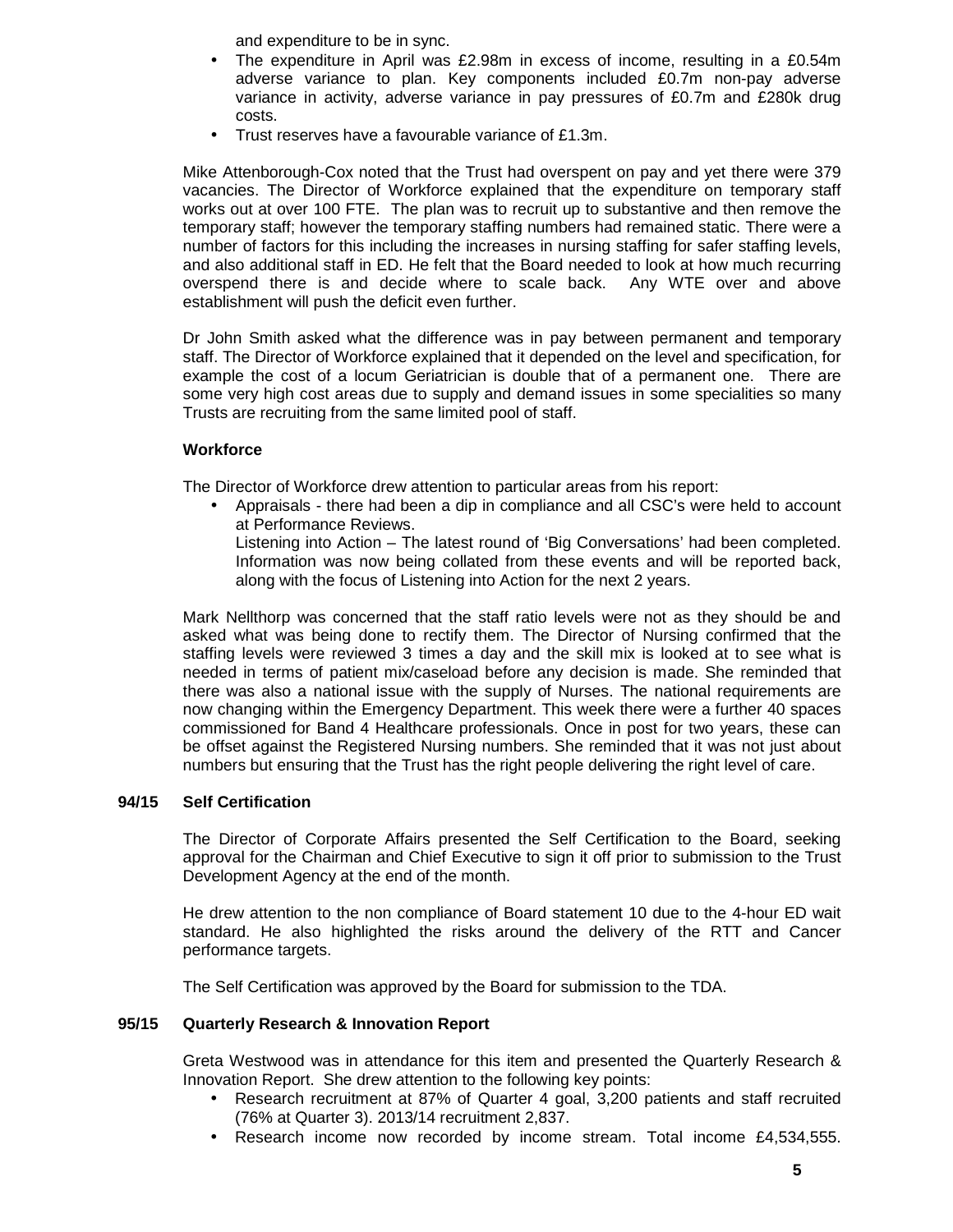£2,351,434 recorded in 2013/14. £200,730 innovation income from AHSN recorded.

- Recruitment performance against our national peers will be reported in Quarter 4 report. Ambition to be in top 20%. Quarter 4  $11<sup>th</sup>$  (42 large acute NHS organisations) – 26%
- Research approvals now 100% compliant.
- Research & Development now re-branded to Research & Innovation
- New website, logo, patient flyer and newsletter.
- 2015/16 CSC recruitment goals now agreed. Total Trust goal is 3,500.

Dr John Smith understood that normally only 10% of clinical research actually impacts on patient care and asked whether this was the case here in Portsmouth. Greta Westwood explained that the Trust only selects studies that directly impact on patient care. There are a few commercial studies which they undertake, however, the majority directly impact on patient care.

Steve Erskine congratulated the team on the progress made. The Chief Executive was pleased to report that Research and Innovation was now firmly embedded in the CSC performance agenda.

#### **96/15 Assurance Framework / Risk Register**

**97/15** 

The Director of Nursing asked that the Board assure itself that the risks within both documents are the correct risks facing this organisation.

Liz Conway was not confident that all departments were reviewing their local departmental Risk Registers. The Director of Nursing confirmed that the Risk Registers were reviewed as part of the CSC Performance Reviews. Whilst she was confident that the Senior Management Teams review them, she did not know how far down the CSC's this was reviewed. The Director of Workforce felt that it was also about how information flowed up the CSC to be incorporated on the Risks Register. He suggested that this be part of a Listening into Action Big Conversation in the future.

The Medical Director was confident in the focus that staff give to reporting incidents and felt that the same level of focus was needed around risks.

Steve Erskine noted that 8 risks had been re-scoped and asked why this had occurred. The Director of Nursing reminded that an annual re-scope had taken place at the start of the new financial year rather than just rolling over the existing risks.

#### **98/15 Nurse and Midwife Revalidation**

The Director of Nursing presented the report to the Board which outlined the arrangements in place to enable Registered Nurses and Midwives to meet the Nursing and Midwifery Council's revalidation expectations which commence in April 2016. There are currently 2330 Registered Nurses and Midwives employed, however, only 93 of them will be required to revalidate between April and June 2016.

Despite the national requirement for revalidation every 3 years, the Trust will have its own internal revalidation process annually.

Mark Nellthorp asked whether this revalidation would have prevented incidents such as the Stepping Hill incident. The Director of Nursing felt that it would never be known, however, revalidation would reduce that risk hence the reason the Trust is going to conduct an internal annual revalidation.

Mike Attenborough-Cox asked what the cost to the Trust would be to revalidate those staff necessary to do so. The Director of Nursing advised that the cost should be minimal as it will be dovetailed into the existing appraisal process. The Medical Director advised that the revalidation process used to be a time consuming exercise, however it was now part of the core business to improve the quality of care and is part of a robust appraisal process.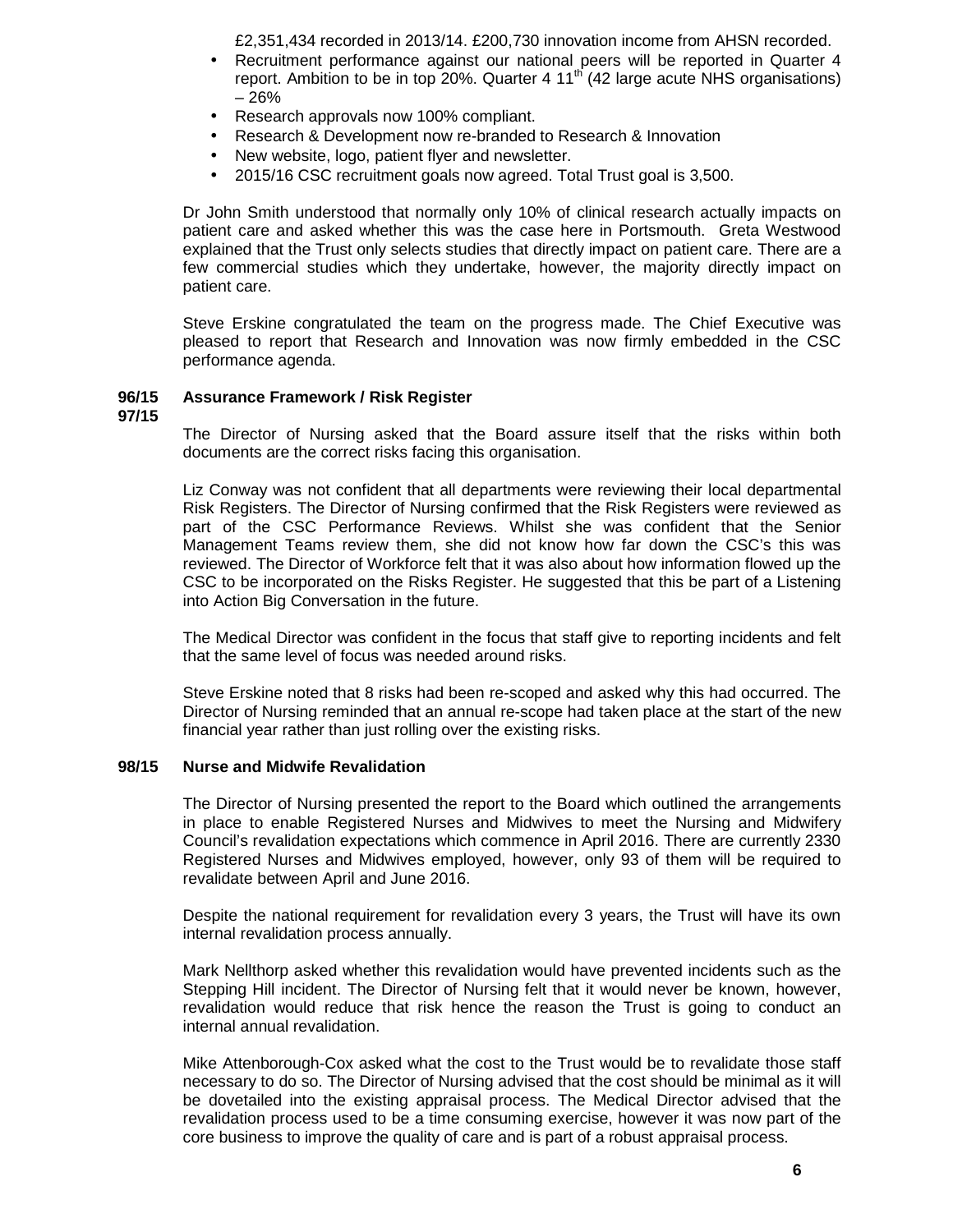Dr John Smith asked how robust the revalidation process was for agency and locum staff. The Medical Director advised that a 'Revalidation Officer' was needed from outside of the system, so one could therefore argue that revalidation was not as robust outside of the acute hospital. The Director of Nursing was confident in the revalidation process for those agency nurses provided by NHS Professionals.

# **99/15 Charitable Funds Update**

The Board noted this report.

The Director of Corporate Affairs was pleased to report that the second of the annual lease payments had been made and was covered by funds in the Rocky Appeal.

He was also pleased to report that lots of positive feedback had been received about the increased presence of the Trust wide charity which enables staff, patients and public to raise/donate funds to the departments and wards across the Trust.

Mark Nellthorp was pleased to report that due to the success over the previous two years, it had been agreed to extend the Nurse Ward Funds for another year.

# **100/15 Non Executive Directors' Report**

Alan Cole advised that he had recently attended a Listening into Action Big Conversation and had been impressed by the energy and ideas discussed at the event.

Steve Erskine advised that the provision of the internal audit service had recently been retendered. The process was ongoing and the result awaited. He, along with Mike Attenborough-Cox, had attended the presentations from those shortlisted providers.

Steve Erskine advised that the Procurement Quarterly review at the Audit Committee had been reinstated.

Steve Erskine advised that he had recently spent a morning observing the workings of the main reception desk. He was overwhelmed by the volume of people who visit the desk. The key theme from feedback was around the text message reminder service.

#### **101/15 Annual Workplan**

The Board noted the workplan.

# **102/15 Record of Attendance**

The record of attendance was noted by the Board.

# **103/15 Opportunity for the Public to ask questions relating to today's Board meeting**

Andy MacDowell, Volunteer, referred to the recruitment of overseas Nurses and the language requirement of them. He felt that the requirements in place to meet level 7 were holding many people back. He felt that this should be challenged to enable more overseas Nurses to work here.

Simon Curtis, Dell Services, referred to the Friends and Family Test and asked whether all eligible patients receive a form. The Director of Nursing advised that all inpatients should receive a form at the point of discharge, however, some patients do not have the cognitive ability to complete the form. Forms are also available in the Emergency Department. All women in the Maternity department should also be given a form, however, it is difficult for new mums as they are often asked the same questions many times after they have given birth. Steve Erskine reminded that the Trust also recognised the importance of choice and whether the patient chooses to complete the form or not.